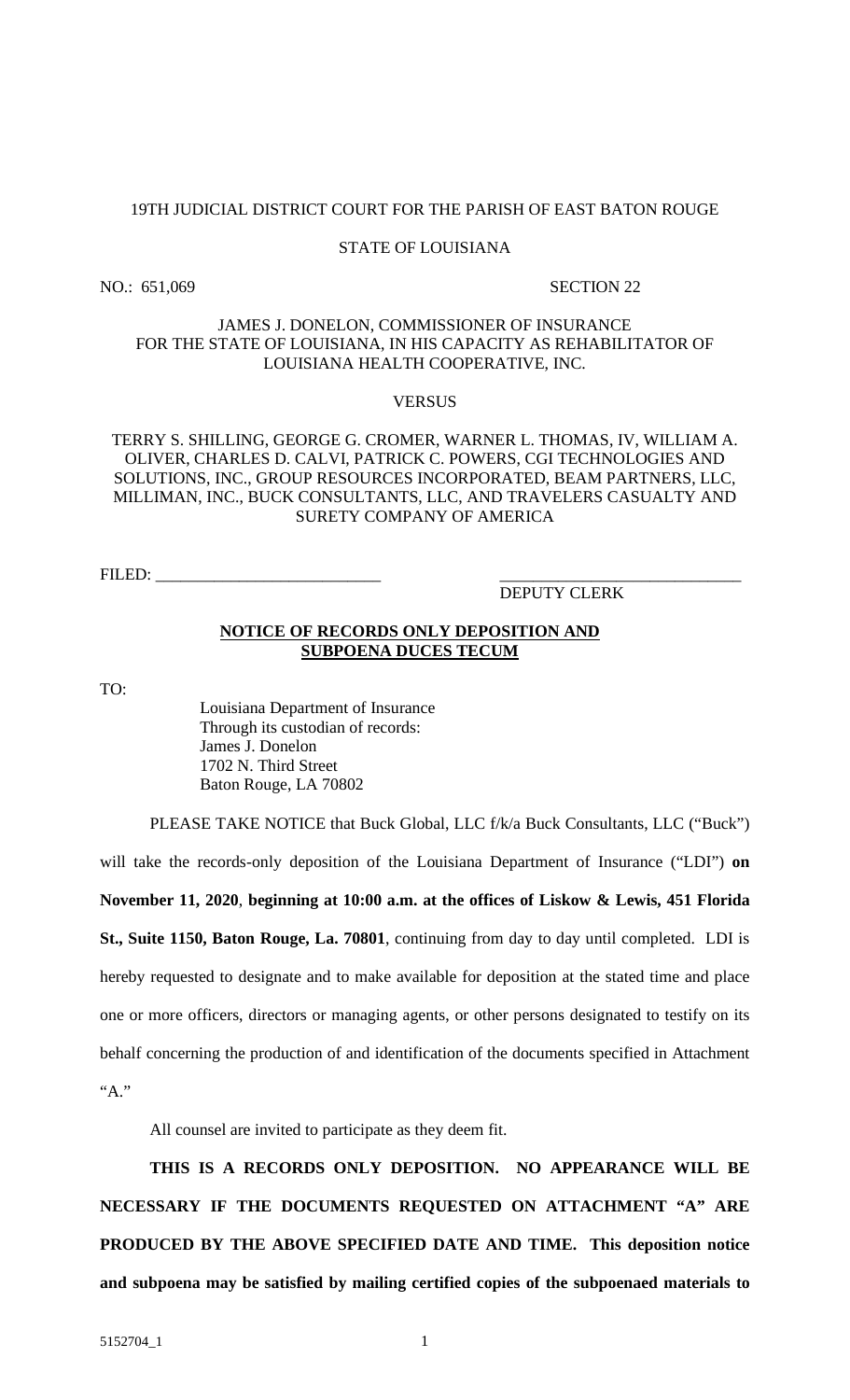**the following address: James A. Brown, Liskow & Lewis, 701 Poydras St., Suite 5000, New Orleans, La. 70139, Telephone: (504) 581-7979.** 

**In lieu of producing hard copies, the records may be produced electronically to** 

**jabrown@liskow.com and scorales@liskow.com.** 

A copy of article 1354 of the Louisiana Code of Civil Procedure is attached as Exhibit "B."

Respectfully submitted,

/s/James A. Brown James A. Brown, T.A. (La. Bar #14101) Sheri L. Corales (La. Bar #37643) LISKOW & LEWIS 701 Poydras Street, Suite 5000 New Orleans, Louisiana 70139-5099 Telephone: (504) 581-7979 Facsimile: (504) 556-4108 jabrown@liskow.com scorales@liskow.com

David R. Godofsky, pro hac vice (D.C. Bar # 469602) ALSTON & BIRD LLP 950 F Street NW Washington, DC 20004 Telephone: (202) 239-3392 Facsimile: (202) 654-4922 David.Godofsky@alston.com

# *Attorneys for Buck Global, LLC*

#### **Sheriff Please Serve:**

Louisiana Department of Insurance Through its custodian of records: James J. Donelon 1702 N. Third Street Baton Rouge, LA 70802

# **CERTIFICATE OF SERVICE**

**I HEREBY CERTIFY** that a copy of the above and foregoing has been served upon all

counsel of record by e-mail this 12th day of October, 2020.

# /s/ James A. Brown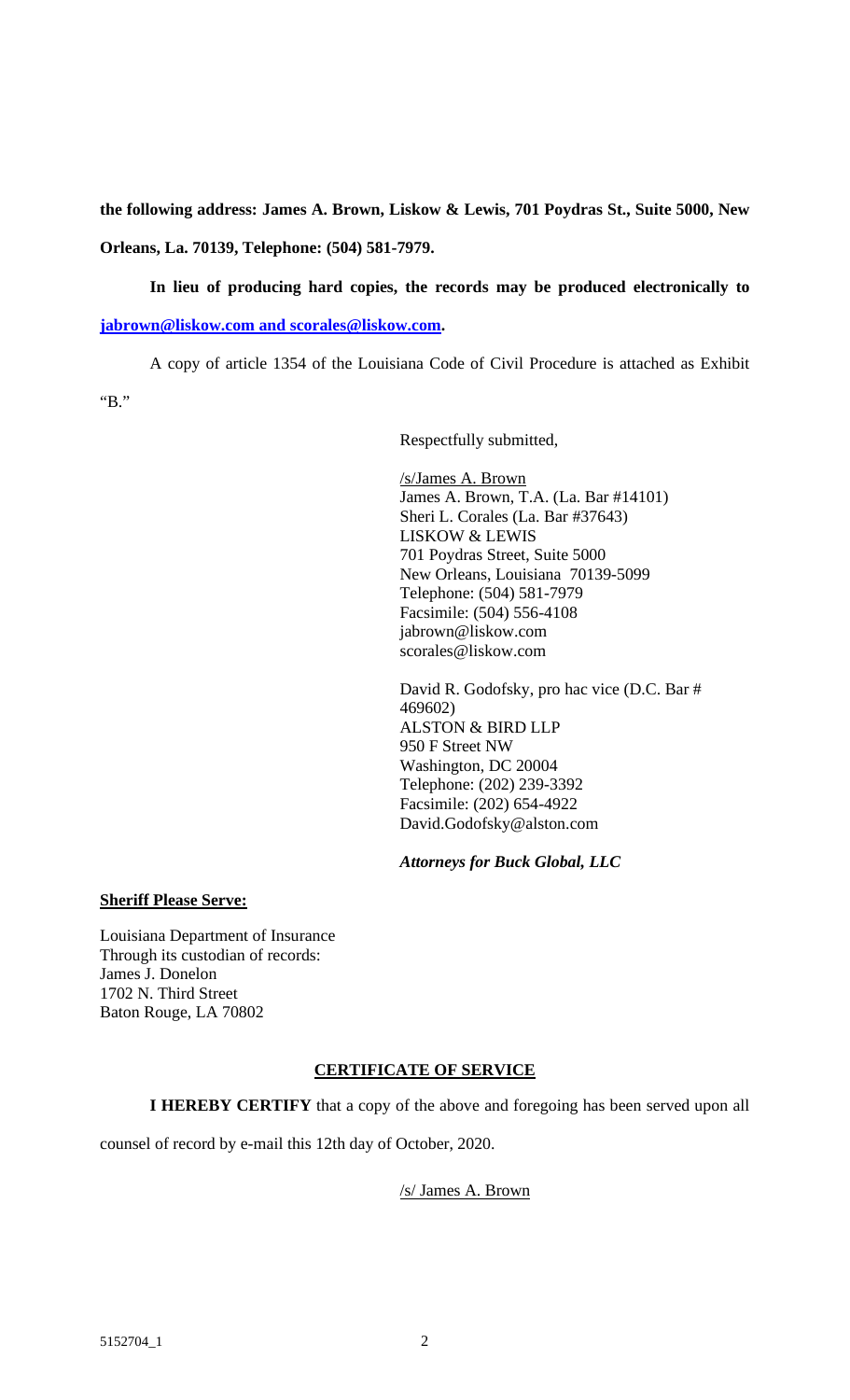# **EXHIBIT A TO SUBPOENA DUCES TECUM INSTRUCTIONS**

A. These document requests and the terms used herein shall be construed to require the fullest and most complete disclosure permitted by law.

B. Each paragraph herein shall be construed independently and not with reference to any other paragraph for the purposes of limitation.

C. In construing these document requests, the singular shall include the plural and the plural shall include the singular.

D. Information shall not be withheld merely because such information is stored electronically (*e.g.*, word processing files, electronic mail, text messages, databases, accounting information, and spreadsheets). For retrievable information stored in computers, please provide a copy both on paper and on magnetic media, and provide or identify a suitable program or method of retrieving the information.

E. Should you have any questions or concerns about these requests, please immediately contact undersigned counsel.

# **DEFINITIONS**

1. The term "Document" shall be broadly construed as provided by the Louisiana Code of Civil Procedure and shall include, without limitation, every writing, drawing, graph, chart, photograph, sound recording, image, or other data that is in your possession, custody, or control, including those kept by electronic, magnetic, photographic, or mechanical means, any drafts or revisions pertaining to any of the foregoing, and any other data compilations from which information may be obtained. Any document or copy of any document that contains any note, comment, addition, deletion, insertion, annotation, alteration or otherwise comprises a nonidentical copy of another document shall be treated as a separate document subject to production.

2. "Person" shall mean natural persons, corporations, partnerships, joint ventures, associations, joint stock companies, trusts, unincorporated organizations, governments or political subdivisions thereof, and governmental agencies.

3. The terms "and" and "or," as used herein, shall be construed either conjunctively or disjunctively as necessary to bring within the scope of this demand any document or information that might be deemed outside its scope by another construction of these terms.

4. The singular form of any noun or pronoun shall be considered to include within its meaning the plural form of the noun or pronoun so used, and vice versa. The masculine form of a noun or pronoun shall be considered to include within its meaning the feminine and neuter genders.

5. "You" and "your" and "LDI" mean the Louisiana Department of Insurance, its employees, directors, officers, members, agents and/or representatives.

6. "Rehabilitator" means James J. Donelon, the Commissioner of Insurance for the State of Louisiana, in his capacity as Rehabilitator of Louisiana Health Cooperative, Inc, through his duly appointed Receiver, Billy Bostick.

7. "Buck" means Buck Global, LLC f/k/a Buck Consultants, LLC ("Buck"), its employees, directors, officers, agents and/or representatives.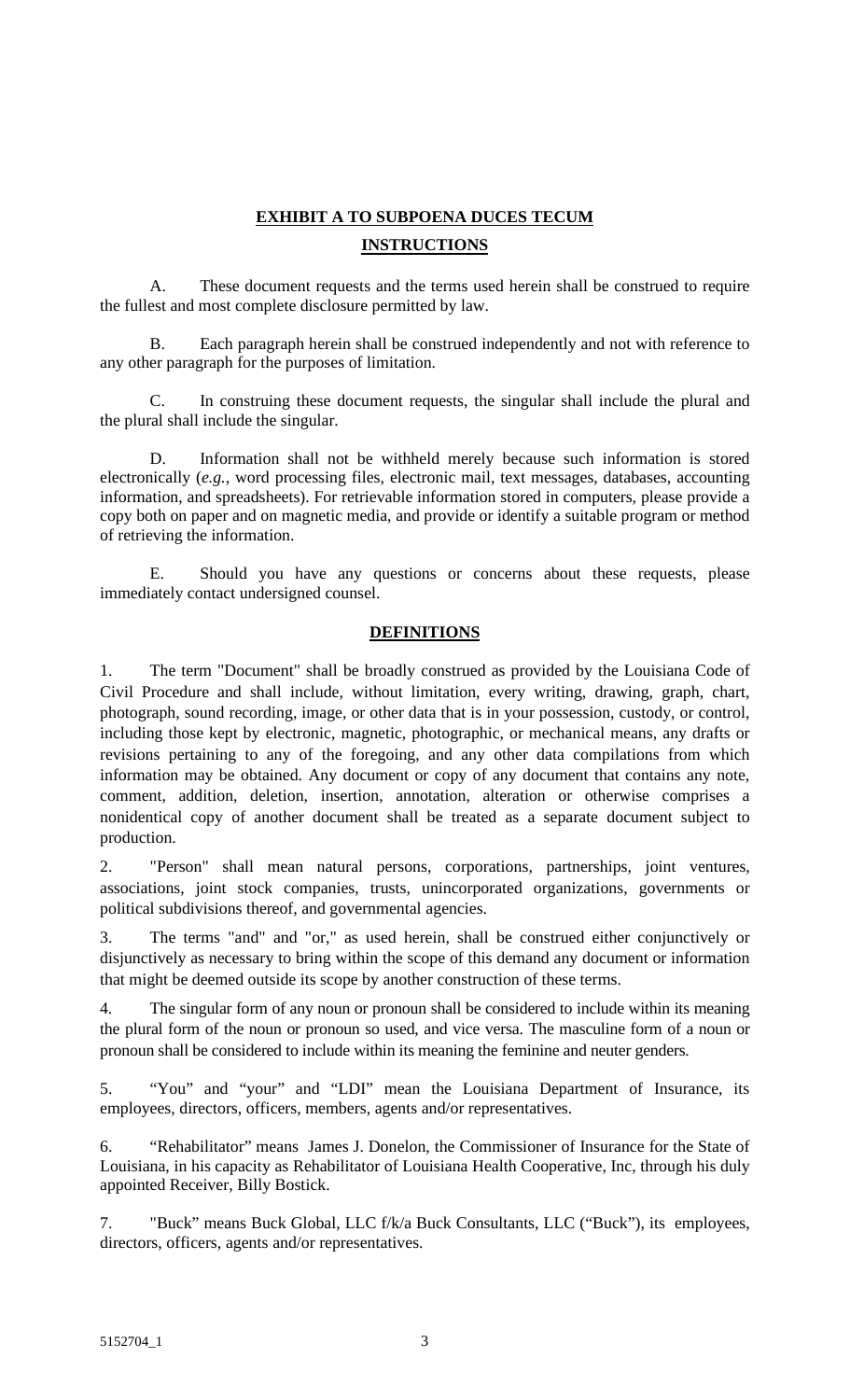8. "Milliman" means Milliman, Inc., its employees, directors, officers, agents and/or representatives.

9. "LAHC" means Louisiana Health Cooperative, Inc., its employees, directors, officers, members, agents and/or representatives.

10. "CMS" refers to the U.S. Department of Health and Human Services, Centers for Medicare & Medicaid Services.

11. "SAP" refers to Plaintiff's October 25, 2017 Second Supplemental, Amended and Restated Petition in the matter captioned *Donelon v. Shilling et al*, No. 651,069, 19th JDC, Parish of East Baton Rouge, State of Louisiana.

12. "Communication" shall mean any transmission or exchange of information by written, oral, pictorial, electronic, or other perceptible means, including, but not limited to, correspondence, hand deliveries, mailings, telefaxes, facsimiles, telecopies, telegraphs, cables, emails, cellular/telephone conversations, text messages, video conferences, instant messages or chats, video conversations through applications like Skype or FaceTime, personal conversations, meetings, and the like—whether in email accounts (including emails and attachments located in deleted folders), cellphones, laptops, netbooks/notebooks, workstations, servers, other drives, drive images, backup tapes and databases at your headquarters, one of your facilities, or hosted by your vendor.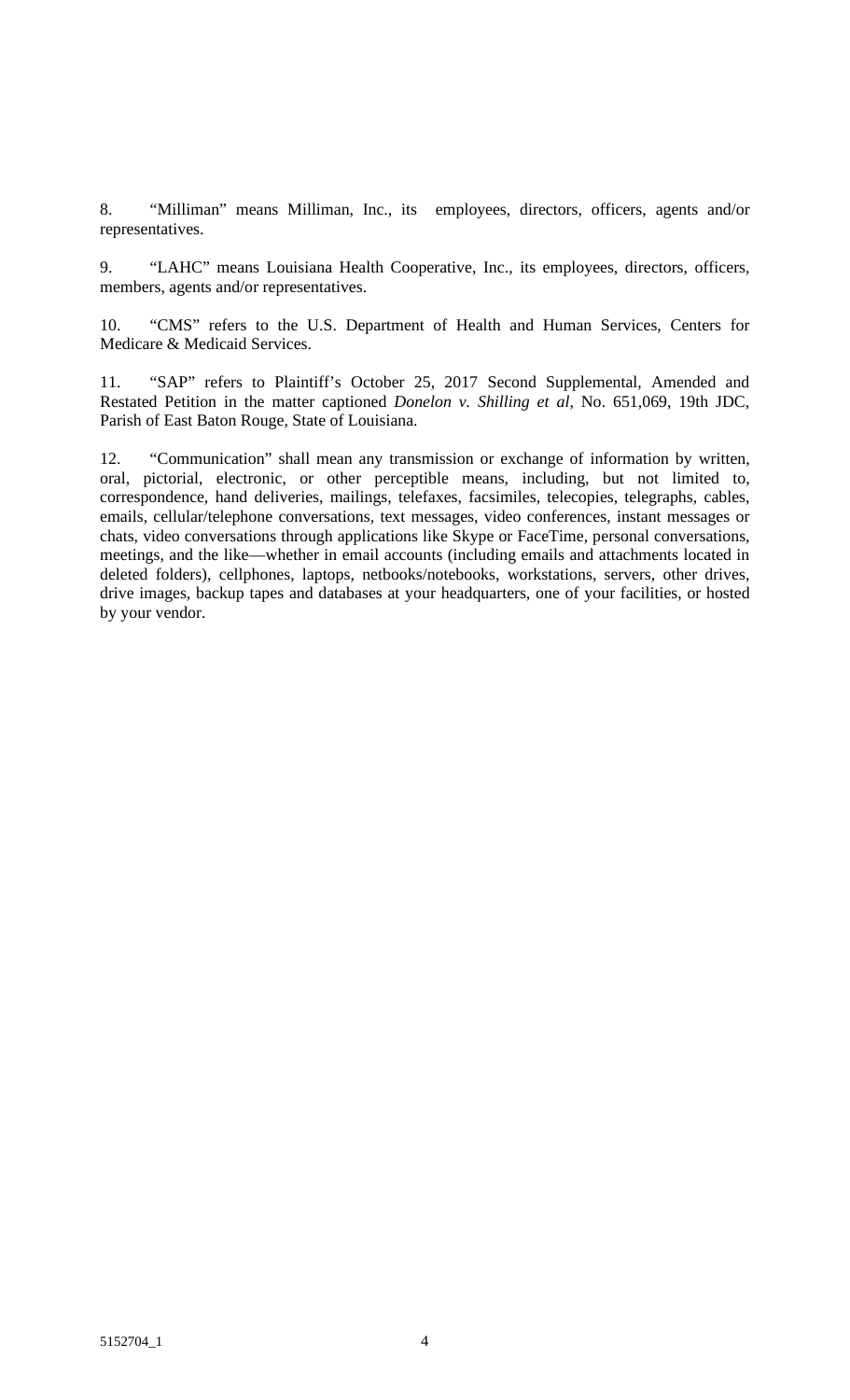#### **DOCUMENTS TO BE PRODUCED**

1. All documents reflecting Buck's professional services and work for LAHC.

2. All documents reflecting Milliman's professional services and work for LAHC.

3. All documents, including e-mail, reflecting communications between LDI and Buck.

4. All documents, including e-mail, reflecting communications between LDI and Milliman.

5. All documents reflecting or analyzing the role and impact of expected risk corridor payments in the formation of LAHC and in the planning and projections for its financial performance following its formation.

6. All documents reflecting or analyzing the impact of the failure to make risk corridor payments to LAHC upon its operations and financial condition.

7. All documents reflecting LDI's review and approval of LAHC's 2014 and 2015 rates.

8. All documents reflecting LDI's and/or its consultants' review, assessments, findings and/or conclusions relating to Buck's and Milliman's actuarial analyses, reports and other work for LAHC.

9. All documents reflecting all assessments and reviews by LDI's consulting actuaries and/or any other third party of LAHC's rates arising from Milliman's actuarial work for LAHC.

10. All documents reflecting all assessments and reviews by LDI's consulting actuaries and/or any other third party of LAHC's rates arising from Buck's actuarial work for LAHC, including but not limited to, Lewis & Ellis's 2014 review of LAHC's 2015 QHP (Individual Health) filing for individual and catastrophic products and LAHC's 2015 Small Group filing.

11. All documents reflecting or analyzing Commissioner James J. Donelon's November 5, 2015 testimony before the U.S. House of Representatives Subcommittee on Oversight and Investigations, Committee on Energy and Commerce.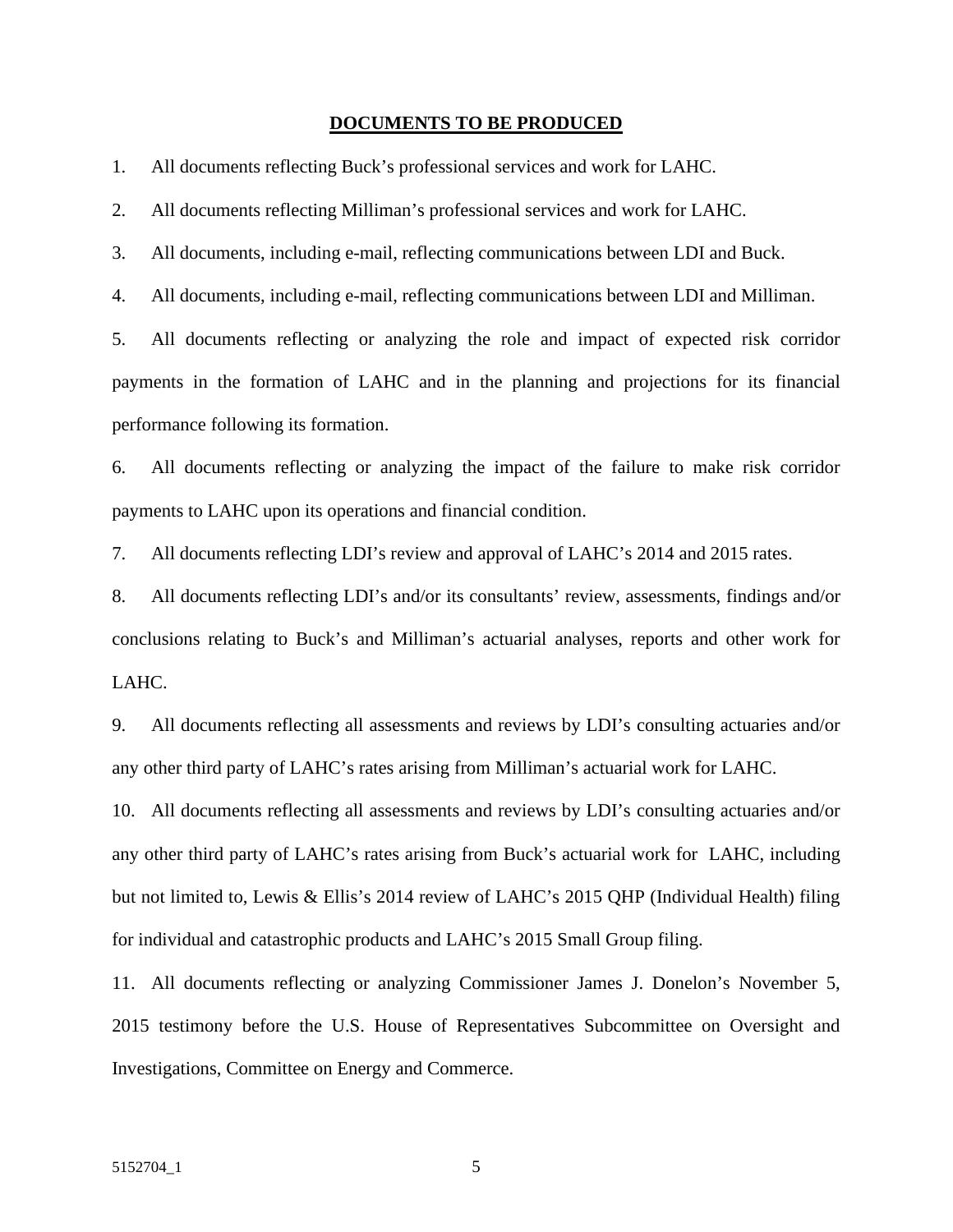12. All documents reflecting any attempt by LAHC, LDI, and/or its consulting actuaries, or other person or entity to pressure or otherwise influence Milliman to lower the 2014 rates.

13. All documents reflecting or addressing a) LAHC's CO-OP application (including any feasibility study or business plan), b) pro forma submissions, c) rate filing submissions, d) requests for additional funding, e) any corrective action plan, f) the "3Rs" set out under the Patient Protection and Affordable Care Act (the "ACA"), g) the decision to retain any consulting actuary or third-party administrator for LAHC, h) LAHC's financial condition, i) the basis for terminating any actuary or third-party administrator or consultant for LAHC.

14. All documents, including e-mail, reflecting communications within LDI and /or with CMS concerning: a) LAHC's CO-OP application (including any feasibility study or business plan), b) pro forma submissions, c) rate filing submissions, d) requests for additional funding, e) any corrective action plan, f) the "3Rs" set out under the Patient Protection and Affordable Care Act (the "ACA"), g) the decision to retain any consulting actuary or third-party administrator, h) LAHC's financial condition, i) the basis for terminating any actuary or third-party administrator or consultant for LAHC.

15. All documents, including e-mail, reflecting communications between LDI and its consulting actuaries, including but not limited to Lewis & Ellis, regarding (i) the review of LAHC's premium rates for any and all years, (ii) any and all work and services performed by Milliman for LAHC, and (iii) any and all work and services performed by Buck for LAHC.

16. All documents and communications, including e-mail, between LAHC and LDI regarding (i) the review of LAHC's premium rates for any and all years, (ii) any and all work and services performed by Milliman for LAHC, and (iii) any and all work and services performed by Buck for LAHC.

-6-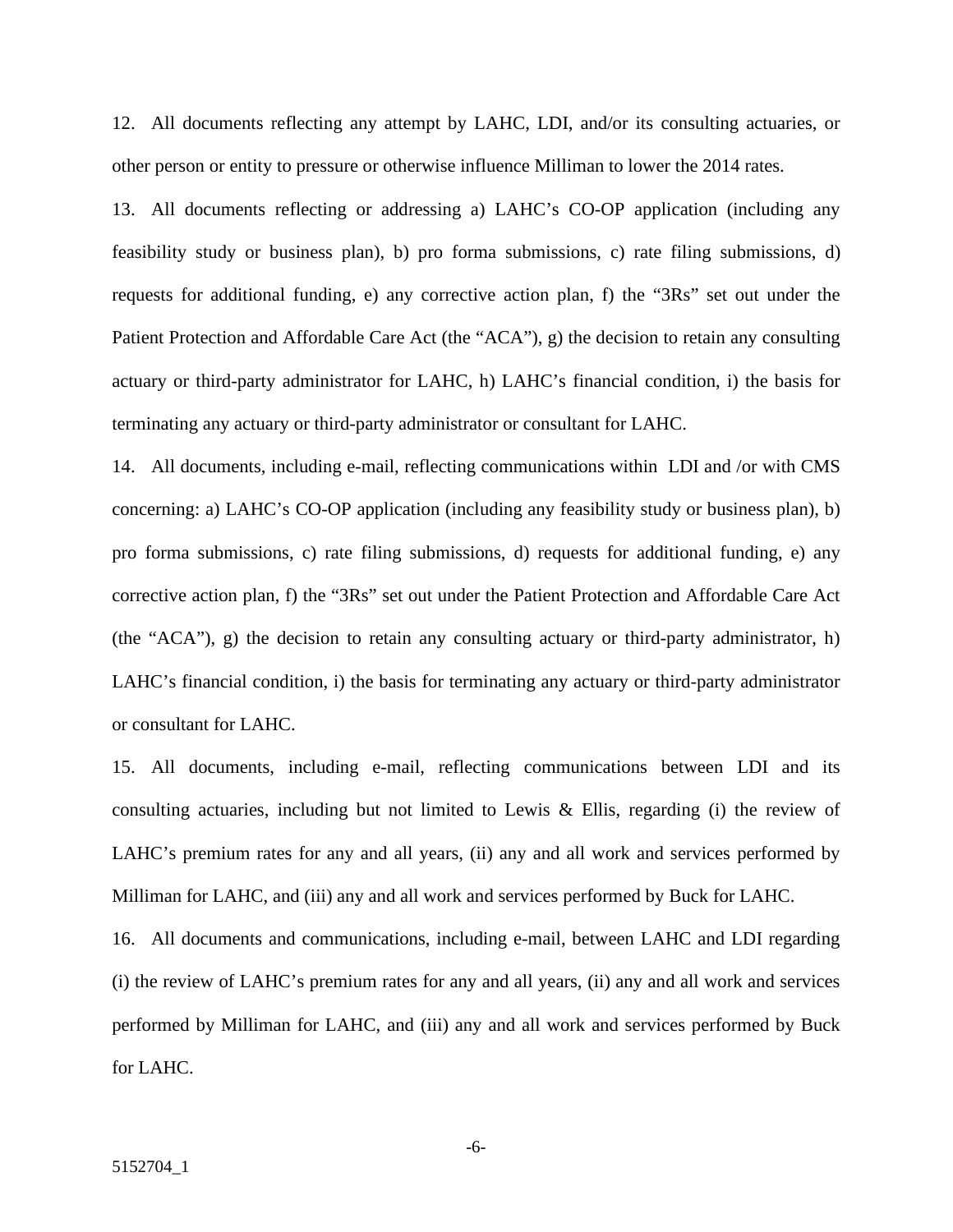17. All internal documents and communications, including e-mail, within LDI regarding the review of LAHC's premium rates.

18. All documents and communications, including e-mail, between LDI and CMS regarding the review of LAHC's premium rates.

19. All documents reflecting or analyzing LAHC financial statements for the 2014, 2015, 2016, and 2017 calendar years, including: (a) GAAP financial statements; (b) Financial statements prepared in accordance with statutory accounting principles, including convention statements filed with LDI; (c) Actuarial memoranda prepared by actuaries other than Buck supporting the calculation of claim reserves, IBNR (incurred but not reported) liabilities, and any other liabilities used in the preparation of the LAHC financial statements.

20. All documents and communications, including e-mail, between LDI and CMS regarding LAHC's projected financial condition and solvency.

21. All documents and communications, including e-mail, between LDI and CMS regarding LAHC's operational problems.

22. All engagement agreements and/or other agreements entered into between LDI and Lewis & Ellis or any other actuary pertaining to LAHC.

23. All documents and communications reflecting any instructions from LDI, or any agreements between LDI and Lewis & Ellis or other actuary, as to the method, standards, manner, procedure, and/or scope for reviews of premium rates and/or of the reports, analyses, recommendations or other work product of Buck, Milliman, or other actuaries.

-7-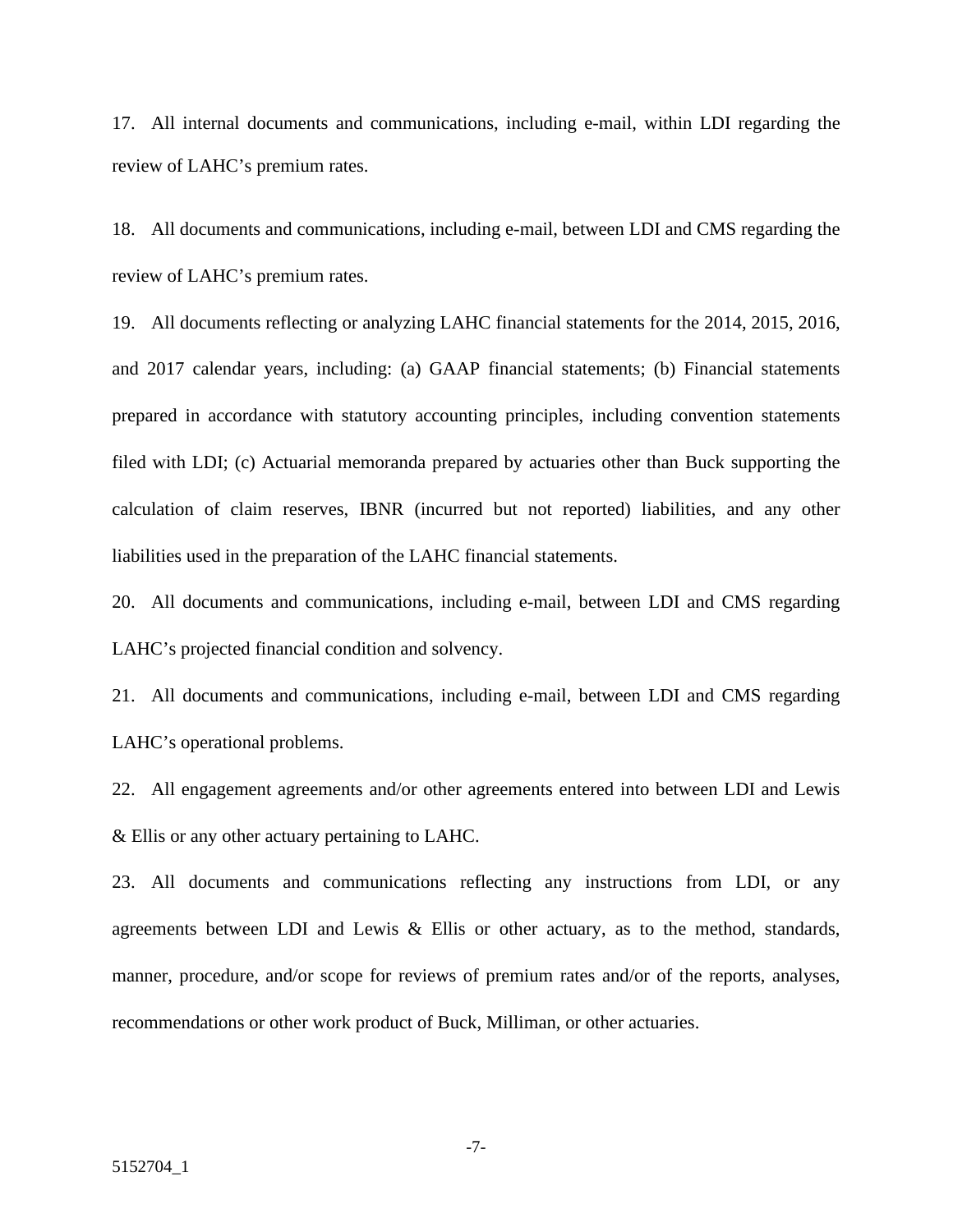#### **EXHIBIT "B" TO NOTICE OF RECORDS DEPOSITION AND**

#### **SUBPOENA DUCES TECUM**

#### Louisiana Code of Civil Procedure Article 1354

A. A subpoena may order a person to appear and produce at the trial, deposition, or hearing, books, papers, documents, any other tangible things, or electronically stored information, in his possession or under his control, if a reasonably accurate description thereof is given. A subpoena may specify the form or forms in which electronically stored information is to be produced. A party or an attorney requesting the issuance and service of a subpoena shall take reasonable steps to avoid imposing undue burden or cost on a person subject to that subpoena. The court in which the action is pending in its discretion may vacate or modify the subpoena if it is unreasonable or oppressive. Except when otherwise required by order of the court, certified copies, extracts, or copies of books, papers, and documents may be produced in obedience to the subpoena duces tecum instead of the originals thereof. If the party or attorney requesting the subpoena does not specify that the named person shall be ordered to appear, the person may designate another person having knowledge of the contents of the books, papers, documents, other things, or electronically stored information, to appear as his representative.

B. A person commanded to respond to a subpoena duces tecum may within fifteen days after service of the subpoena or before the time specified for compliance, if such time is less than fifteen days after service, send to the party or attorney designated in the subpoena written objections, with supporting reasons, to any or all of the requests, including objection to the production of electronically stored information in the form or forms requested. If objection is so made, the party serving the subpoena may file a motion to compel compliance with the subpoena and may move for sanctions for failure to reasonably comply.

C. A person responding to a subpoena to produce books, papers, or documents shall produce them as they are kept in the usual course of business or may organize and label them to correspond with the categories in the demand.

D. If a subpoena does not specify the form or forms for producing electronically stored information, a person responding to a subpoena may produce the information in a form or forms in which the person ordinarily maintains it or in a form or forms that are reasonably useable.

E. A person responding to a subpoena need not produce the same electronically stored information in more than one form.

F. A person responding to a subpoena need not produce books, papers, documents, or electronically stored information from sources that the person identifies as not reasonably accessible because of undue burden or cost. On motion to compel production or to quash, the person from whom production is sought shall show that the information sought is not reasonably accessible because of undue burden or cost. If that showing is made, the court may nonetheless